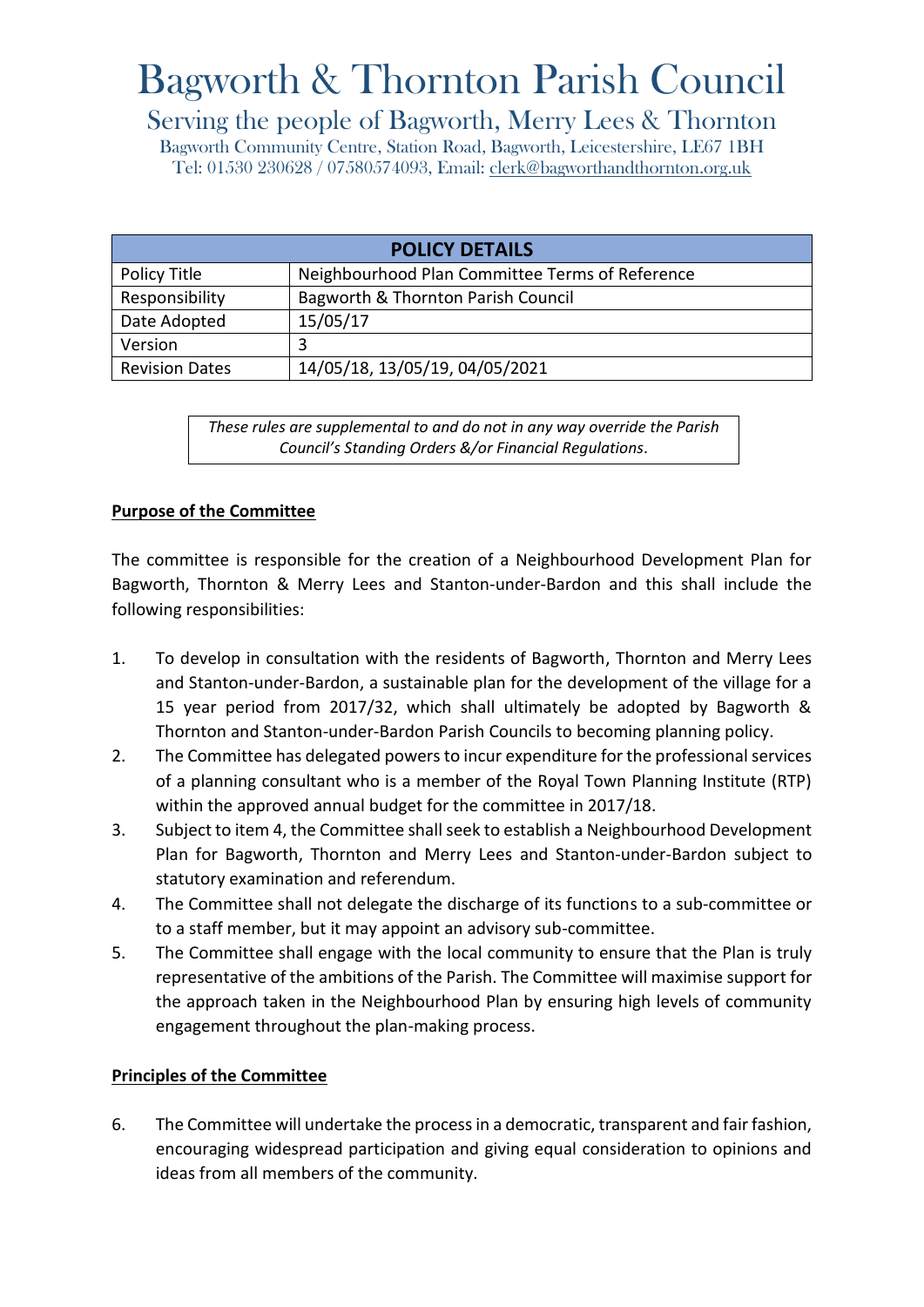7. All decisions made shall be fully evidenced and supported through consultation with the local community.

# **Roles and Responsibility of the Committee**

- 8. In order to achieve this, the Committee will carry out the following roles:
	- a. Be accountable for providing strategic management of the Neighbourhood Plan for Bagworth, Thornton and Merry Lees and Stanton-under-Bardon;
	- b. Produce, monitor and update a project timetable;
	- c. Produce a consultation and engagement strategy, showing how the public will be involved throughout the process;
	- d. Regularly report back to the Parish Councils for endorsement of decisions taken;
	- e. Undertake analysis and evidence gathering to support the plan production process;
	- f. Actively support and promote the preparation of the Bagworth, Thornton and Merry Lees and Stanton-under-Bardon Neighbourhood Development Plan throughout the duration of the project;
	- g. Identify sources of funding;
	- h. Liaise with relevant authorities and organisations to make the plan as effective as possible;
	- i. Gather data from a wide range of sources to ensure that the conclusions reached are fully evidenced and that the aspirations and issues of all residents are understood
	- j. Consult as widely and thoroughly as is possible to ensure that the draft and final Neighbourhood Development Plan is representative of the views of residents;
	- k. Agree, subject to ratification by the Parish Councils, a final submission version of the Bagworth, Thornton and Merry Lees and Stanton-under-Bardon Neighbourhood Development Plan;

#### **Membership of the Committee**

- 9. The Committee:
	- a. A person cannot be appointed as a non-councillor member of the committee or sub-committee if they would be disqualified from being elected or being a councillor of a local council. They cannot be appointed as a non-councillor if they:
		- i. Hold any paid office or employment to which they have been appointed by the council or by any joint committee on which council is represented; or
		- ii. Is the subject of a bankruptcy restriction order or interim bankruptcy order; or
		- iii. Has within the five years before the day of election, or since their election, been convicted in the UK, Channel Islands or Isle of Man of any office and has had passed on them a sentence of imprisonment of at least three months (whether suspended or not) without the option of a fine: or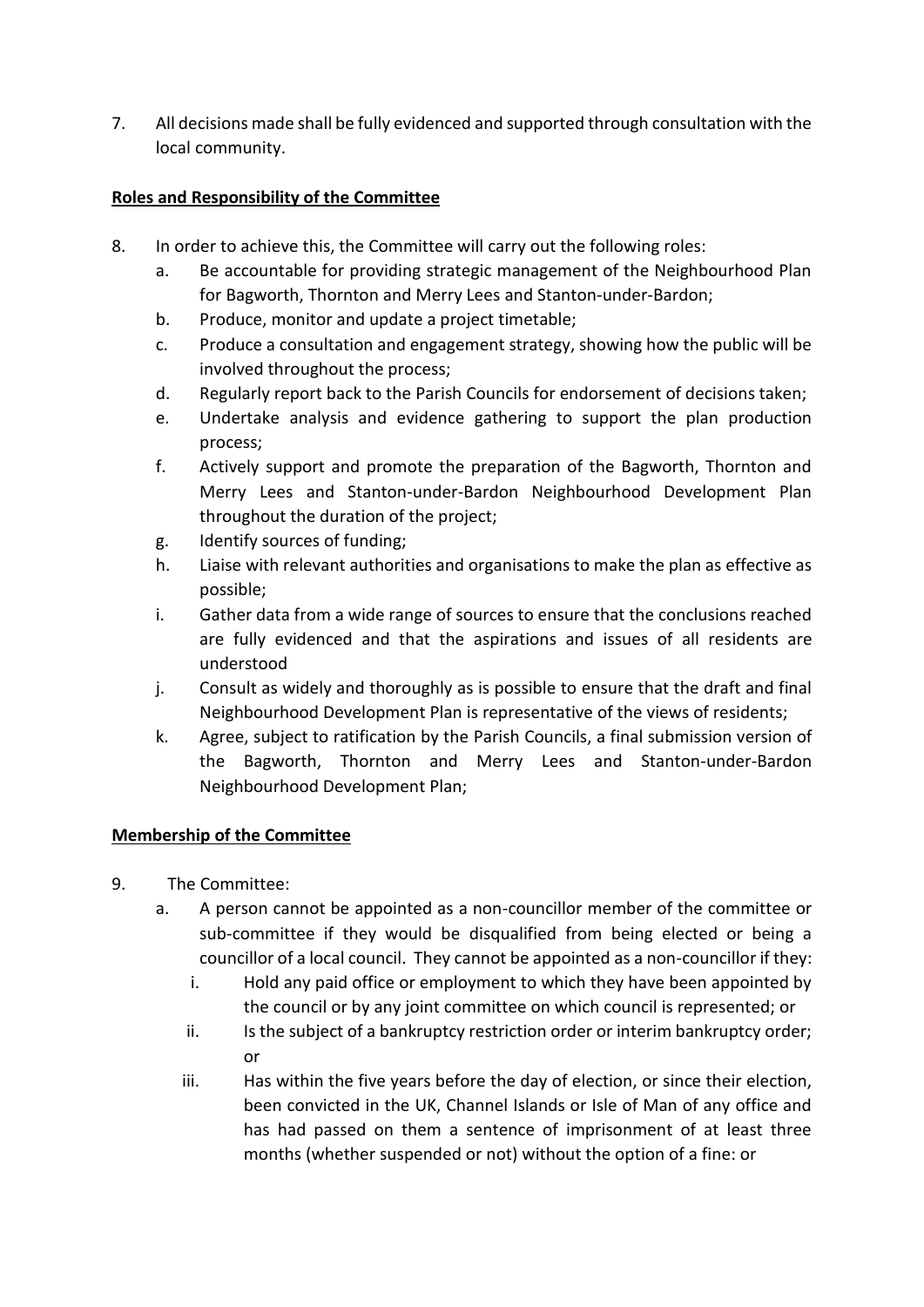- iv. Has been found guilty of corrupt or illegal practice or was responsible for incurring unlawful expenditure and the court orders their disqualification.
- b. Shall be made up of a cross-section of volunteers from the community, including Parish Councillors. Effort will be made to seek representation from underrepresented sections of the community.
- c. Membership will be open to the public indefinitely, up to a maximum of 16 members.
- d. Members must declare any personal interest that may be perceived as being relevant to any decisions or recommendations made by the group. This may include membership of an organisation, ownership or interest in land (directly or indirectly) or a business or indeed any other matter likely to be relevant to the work undertaken by the committee.
- e. When a non-councillor has voting rights on a question that fails to be decided at any meeting of the committee, they are also subject to the code of conduct adopted by the council. A non-councillor with voting rights has statutory obligations about the registration and disclosure of disclosable pecuniary interests, whether or not these obligations have been incorporated in the councils' code of conduct.
- f. Ensure that there is no discrimination in the plan making process and that it is a wholly inclusive, open and transparent process to all grounds in the Parish and to those wishing to undertake development or be involved in the plan making process.
- g. Work together for the benefit of the communities established with the Parish.
- h. Treat other Members of the Committee with respect and dignity, allowing Members to express their views without prejudice and interruption.
- i. Whilst Members as individuals will be accountable to their parent organisations, the Committee as a whole is accountable to the wider community for ensuring that the Plan reflects their collective expectations.
- j. The Committee will achieve this through applying the following principles:
	- i. Be clear and open when their individual roles or interests are in conflict;
	- ii. Treat everyone with dignity, courtesy and respect regardless of their age, gender, sexual orientation, ethnicity, or religion and belief;
	- iii. Actively promote equality of access and opportunity.

# **Decision Making**

- 10. The Committee:
	- a. Has full delegated authority from the Parish Councils to deliver its plan making functions up to and including publication of the Consultation Draft Plan. The Parish Councils will approve the submission Draft Neighbourhood Development Plan prior to publication for consultation and independent examination.
	- b. The plan making process remains the responsibility of the Parish Councils as the qualifying body. All publications, consultation and community engagement exercises will be undertaken by or on behalf of the Parish Councils with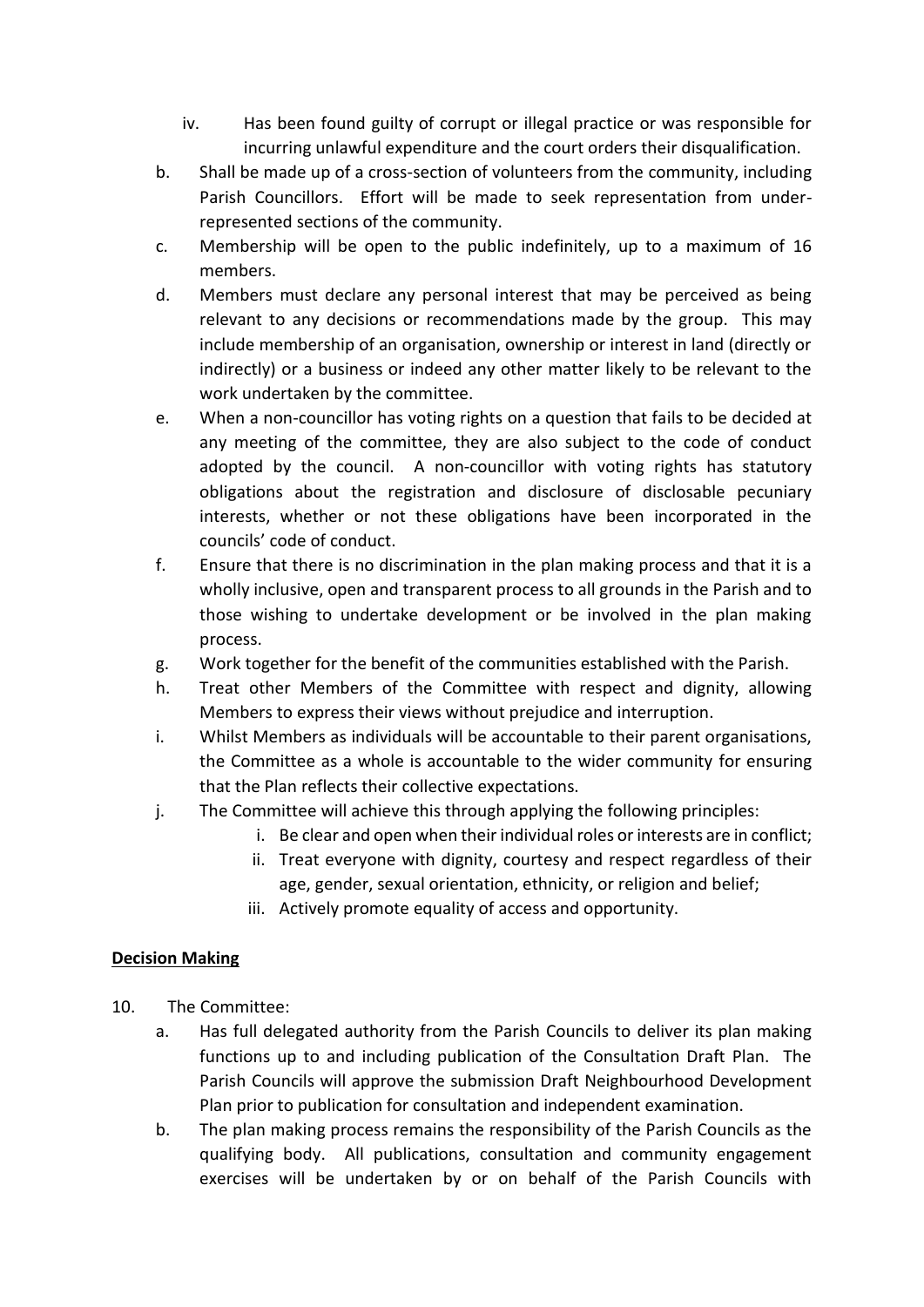appropriate recognition of the Parish Councils' position given in all communications associated with the project.

#### **Meetings**

- 11. Committee meetings:
	- a. Will take place
	- b. Where possible, all meetings shall be held within the Parishes. The dates of future meetings will be made publicly available via the Parish Councils websites.
	- c. Will elect a Chairman, Treasurer and Secretary from its membership to remain in those positions until the project is completed. If these positions should become vacant, the Committee will elect a replacement officer.
	- d. At least five clear days' notice of meetings shall be sent to members via email or an alternative agreed communication method.
	- e. Decisions made by the Committee should normally be by consensus at Committee meetings. Where a vote is required each member shall have one vote. A minimum of five members shall be present where matters are presented for decisions to be taken. A simple majority vote will be required to support any motion. The Chairman shall have one casting vote.

#### **Working Groups**

- 12. The Committee may establish working groups, made up of volunteers from the community to aid them in any Neighbourhood Plan related work
- 13. Each working group should have a lead person from the Committee.
- 14. Members of the community will be encouraged to participate in the process at all stages.

#### **Finance**

- 15. The following applies to all finances in connection with the Neighbourhood Development Plan;
	- a. All grants and funding will be applied for and held by the Parish Councils, who will ring-fence the funds for the Neighbourhood Development Plan work. All monies are only to be used to further the aims of the Committee as specified in this document.
	- b. The Committee will notify the Parish Councils, advising them of any planned expenditure before it is incurred.
	- c. Committee members and volunteers from any working groups may claim back any previously agreed expenditure incurred during any Neighbourhood Plan related work.

#### **Change to the Terms of Reference**